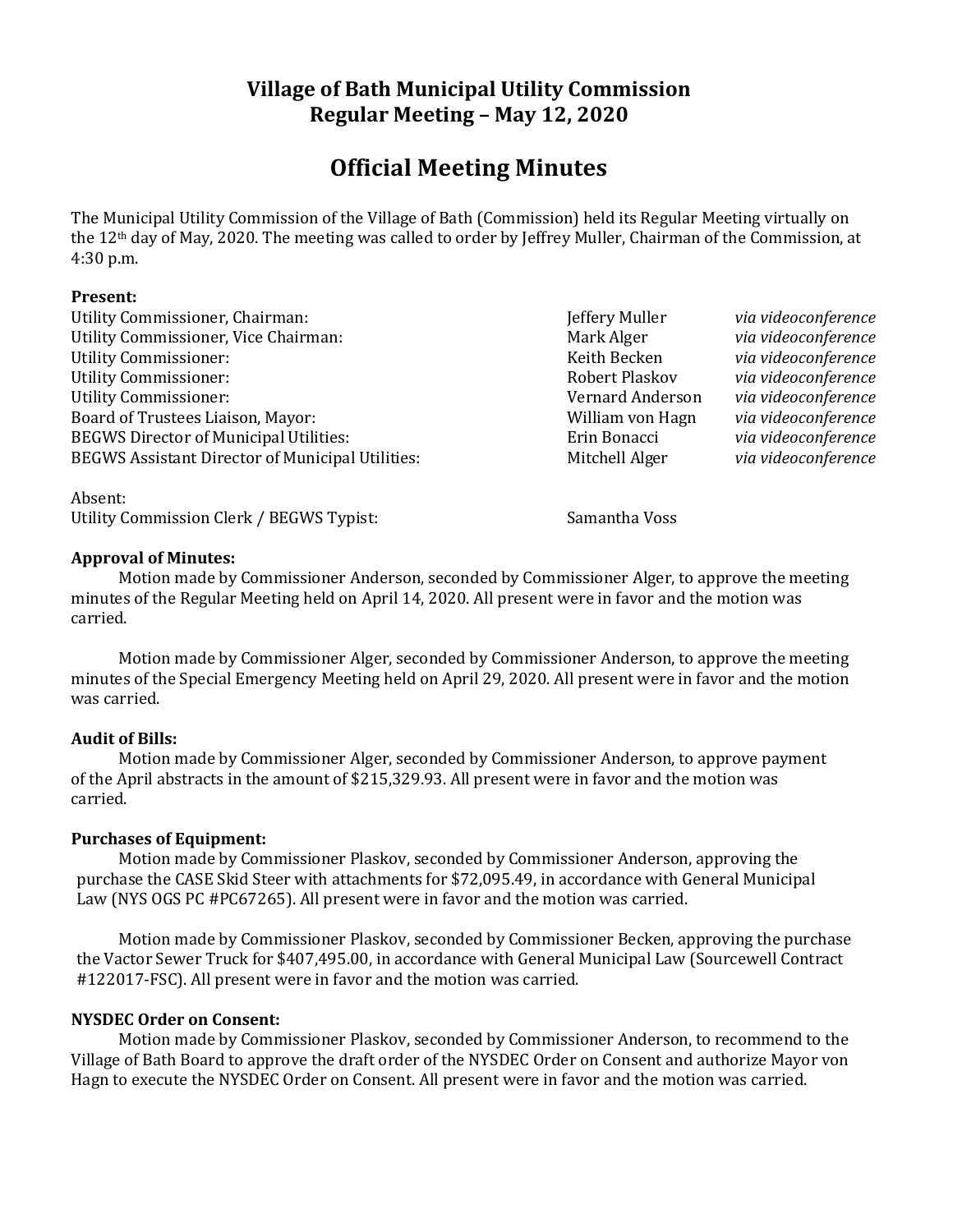# **RESOLUTION**

| At a regular meeting of the Municipal Utility Commussion of the City/Town/Village of Battle Municipal Work, held on $\frac{May}{12}$ , 2010, the                                                                                                                                                             |
|--------------------------------------------------------------------------------------------------------------------------------------------------------------------------------------------------------------------------------------------------------------------------------------------------------------|
| following resolution was adopted:                                                                                                                                                                                                                                                                            |
| Moved by Commissioner Becken, seconded by Commissioner Higer                                                                                                                                                                                                                                                 |
| WHEREAS, the Municipal Hility Commission City/Town/Village of<br>B<br>New York, is a municipal member of the New York Municipal                                                                                                                                                                              |
| Power Agency, and                                                                                                                                                                                                                                                                                            |
|                                                                                                                                                                                                                                                                                                              |
| WHEREAS, in accordance with the bylaws of New York Municipal Power Agency, each<br>municipal member may cast one vote on each transaction properly brought before this<br>meeting,                                                                                                                           |
| NOW THEREFORE BE IT RESOLVED, that $\cancel{\text{FWM}}$ BD nach<br>be and                                                                                                                                                                                                                                   |
| is hereby designated as the accredited delegate of the City/Town/Village of<br>New York.                                                                                                                                                                                                                     |
| I certify that this resolution was adopted by the $\frac{M\nu\dot{\nu}\nu\rho\alpha \cdot M\n}{M\nu\dot{\nu}\rho\alpha}$ (TMM $\frac{G\nu\dot{\nu}}{M\nu\dot{\nu}\nu\rho\alpha}$ , New York on the $2\theta\alpha$ of $M\nu\gamma$ , $\frac{M\nu\dot{\nu}\nu}{M\nu\alpha}$ , New York on the $2\theta\alpha$ |
|                                                                                                                                                                                                                                                                                                              |
|                                                                                                                                                                                                                                                                                                              |
|                                                                                                                                                                                                                                                                                                              |
| Signature                                                                                                                                                                                                                                                                                                    |
| Director of Municipal Hilities<br>Title                                                                                                                                                                                                                                                                      |
|                                                                                                                                                                                                                                                                                                              |
|                                                                                                                                                                                                                                                                                                              |